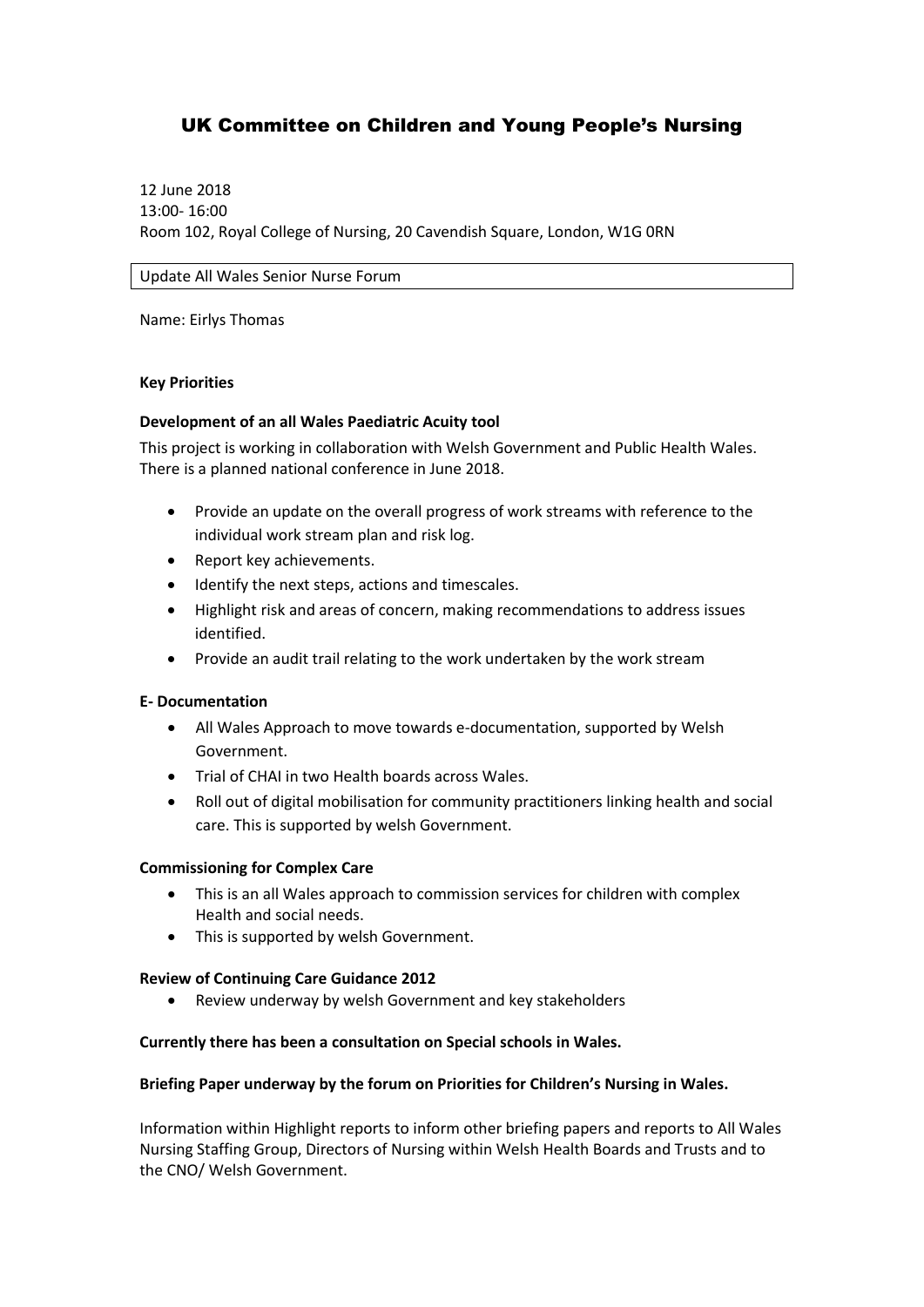12TH JUNE 2018

## School and Public Health Nurses Association [www.saphna.co](http://www.saphna.co/)

Name: SHARON WHITE OBE, CEO SAPHNA

### PROGRAMMES OF WORK;

- **COMMISSIONERS/PROVIDERS**; DEVELOPMENT OF SERVICE SPECIFICATIONS, TECHNICAL EXPERTISE TO TNDER PROCESS, MODELING OF SERVICES, PROCUREMENT, SERVICE REDESIGN, IMPLEMENTATION RAISING CHALLENGE/ADVICE/SUPPORT REGULAR MEETINGS ASSOCIATION DIRECTORS OF PUBLIC HEALTH LIAISON WITH CQC
- **PILOT LEADERSHIP TRAINING** FOR DESIGNATED NURSES COMMISSIONED BY NHSE-X50 COMPLETED DAY 1 OF 3
- BURDETT PROJECT YEAR 3 OF 3 **ADOLESCENT HEALTHY LIFESTYLES**; LAUNCH OF PROJECT AND RESOURCES INCLUDING TRAINING PACK, FILM, APP AT SAPHNA CONFERENCE 12-6-18 APP AWAITING APPLE SIGN OFF FINAL EVALUATION AND REPORT JUNE 18
- **FIXERS/SAPHNA PROJECT RE BODY IMAGE** (TAMPON TAX FUNDS). YEAR 1 OF 2 CREATING FILM 'FIXES' AND DEVELOPMENT OF MICROSITE. FACILITATION OF X13 NATIONAL CONSULTATION EVENTS WITH YOUNG WOMEN SUPPORTED BY SN LAUNCH EVENT OF FILM AND RESOURCES APRIL 18 <http://www.fixers.org.uk/news/17251-11208/body-image-fix.php> http://www.fixers.org.uk/fixers/17253-10711/ellie-hawcutt.php
- ADVISORY BOARD CARNEGIE CENTRE FOR **EXCELLENCE IN MENTAL HEALTH IN SCHOOLS**
- **FIRST ANNUAL CONFERENCE** [http://www.leedsbeckett.ac.uk/events/faculty-events/mental-health-in-schools](http://www.leedsbeckett.ac.uk/events/faculty-events/mental-health-in-schools-conference/)[conference/](http://www.leedsbeckett.ac.uk/events/faculty-events/mental-health-in-schools-conference/) INCLUDES ROUNDTABLE DEDICATED TO ROLE OF SCHOOL NURSING FACILITATED BY SHARON WHITE CEO SAPHNA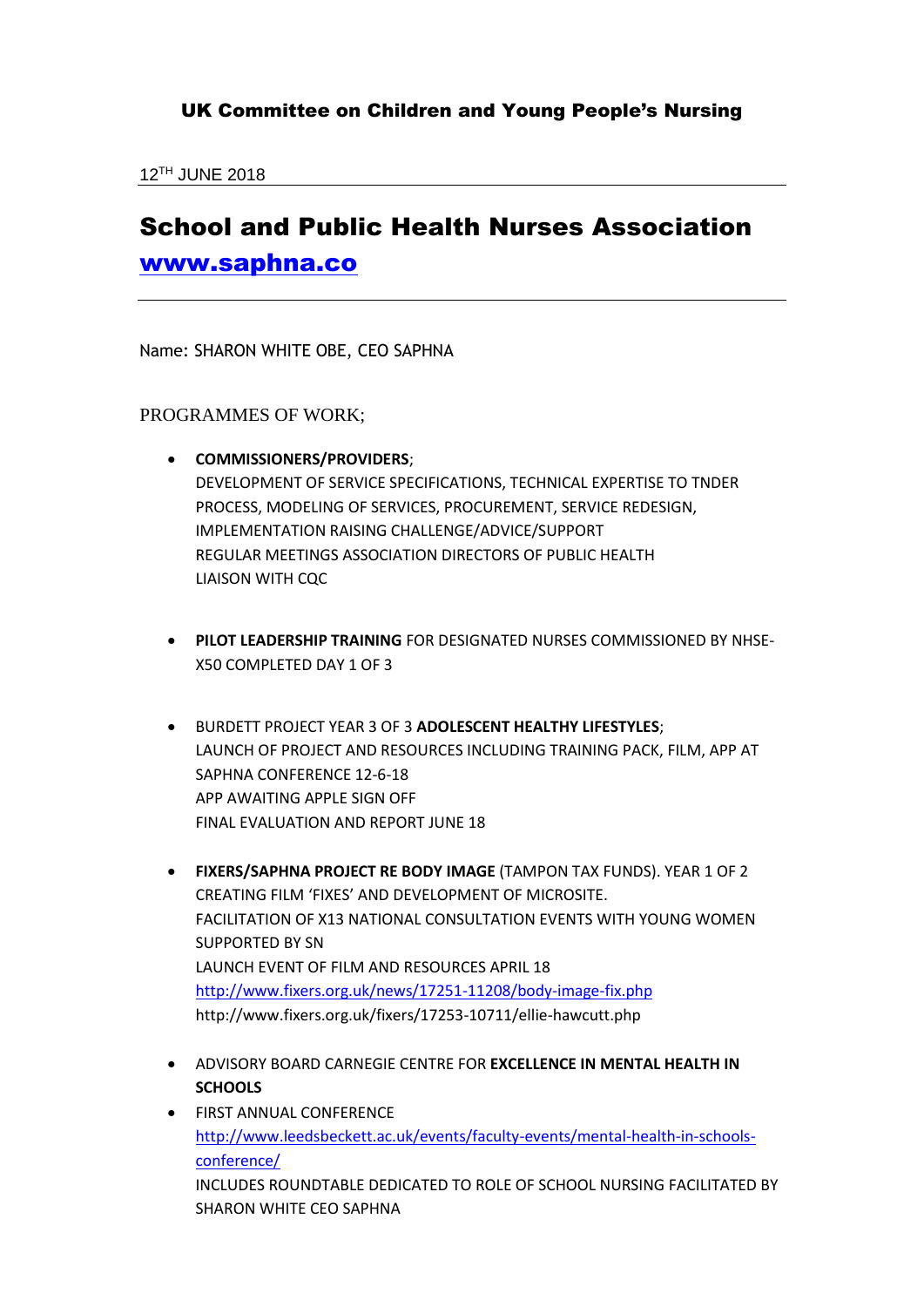- ADVISORY BOARD **BEAM PROJECT** -LIVED EXPERIENCE OF CHILD SEXUAL ABUSE
- **FIRST EVENT 16-6-18 CHAIR SHARON WHTE CEO SAPHNA** <http://www.daretoask.co.uk/> <https://beamproject.co.uk/>
- **HPV ACTION-CAMPAIGNING FOR GENDER NEUTRAL JABS FOR BOYS** JCVI MEETS JUNE 18 RE DECISION? <http://www.hpvaction.org/>
- **HOLIDAY HUNGER**-UK HARVEST/FOOD REVOLUTION (JAMIE OLIVER) SUPPORTING JO AND HFW CAMPAIGN RE **CHILDHOOD OBESITY**
- **PERIOD POVERTY** -PLANB INTERNATIONAL AND PHARMA INDUSTRY
- **NATIONAL CURRICULUM** DEVELOPMENT GROUP CO PRODUCTION WITH IHV AND **RCN**
- **YOUTH VIOLENCE COMMISSION** DEVELOPING POLICY TO TACKLE YOUTH **VIOLENCE**
- **RCN/SAPHNA/IHV CO-PRODUCTION** RE CONGRESS MOTION :CUTS TO PUBLIC HEALTH NURSING
- RCN/SAPHNA CO-PRODUCTION SCHOOL NURSE REPORT 2018 AND TOOLKIT 2017

### UK Committee on Children and Young People's Nursing

12 June 2018 13:00- 16:00 Room 102, Royal College of Nursing, 20 Cavendish Square, London, W1G 0RN